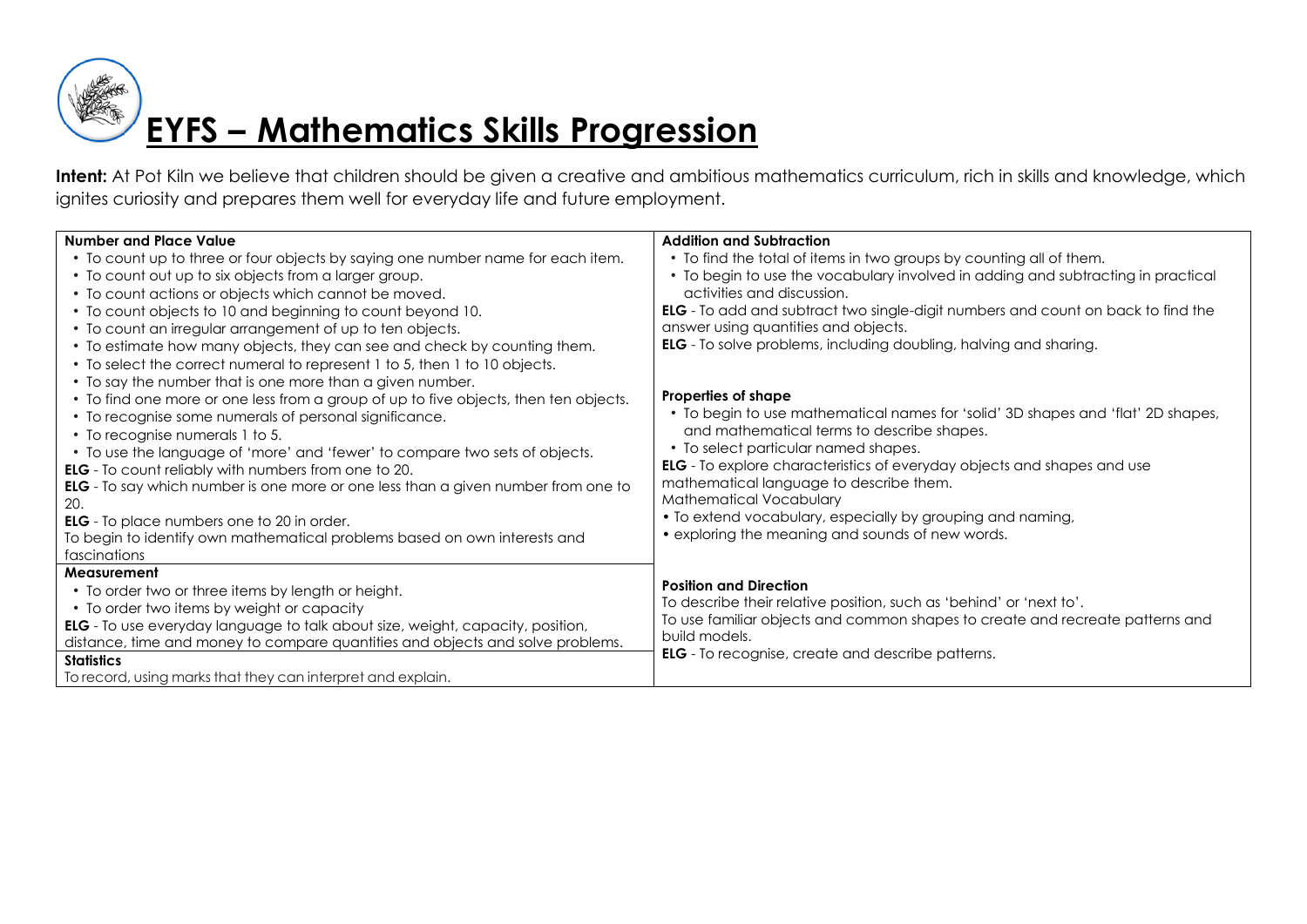# **Year 1 – Mathematics Skills Progression**

Intent: At Pot Kiln we believe that children should be given a creative and ambitious mathematics curriculum, rich in skills and knowledge, which ignites curiosity and prepares them well for everyday life and future employment.

| Number - number and place value                                                                                                                                | Number - addition and subtraction                                            |
|----------------------------------------------------------------------------------------------------------------------------------------------------------------|------------------------------------------------------------------------------|
| count to and across 100, forwards and backwards, beginning with 0 or 1, or                                                                                     | read, write and interpret mathematical statements involving addition (+),    |
| from any given number                                                                                                                                          | subtraction $(-)$ and equals $(=)$ signs                                     |
| count, read and write numbers to 100 in numerals; count in multiples of 2s, 5s                                                                                 | represent and use number bonds and related subtraction facts within 20       |
| and 10s                                                                                                                                                        | add and subtract one-digit and two-digit numbers to 20, including 0          |
| given a number, identify 1 more and 1 less<br>$\bullet$                                                                                                        | solve one-step problems that involve addition and subtraction, using         |
| identify and represent numbers using objects and pictorial representations<br>$\bullet$                                                                        | concrete objects and pictorial representations, and missing number problems  |
| including the number line, and use the language of: equal to, more than, less                                                                                  | such as $7 = ? - 9$                                                          |
| than (fewer), most, least                                                                                                                                      |                                                                              |
| read and write numbers from 1 to 20 in numerals and words<br>$\bullet$                                                                                         |                                                                              |
| Number - multiplication and division                                                                                                                           | <b>Number - fractions</b>                                                    |
| solve one-step problems involving multiplication and division, by calculating<br>$\bullet$                                                                     | recognise, find and name a half as 1 of 2 equal parts of an object, shape or |
| the answer using concrete objects, pictorial representations and arrays with                                                                                   | quantity                                                                     |
| the support of the teacher                                                                                                                                     | recognise, find and name a quarter as 1 of 4 equal parts of an object, shape |
|                                                                                                                                                                | or quantity                                                                  |
| Geometry - properties of shapes                                                                                                                                | Geometry - position and direction                                            |
| recognise and name common 2-D and 3-D shapes, including:                                                                                                       | describe position, direction and movement, including whole, half, quarter    |
| 2-D shapes [for example, rectangles (including squares), circles and                                                                                           | and three-quarter turns                                                      |
| triangles]                                                                                                                                                     |                                                                              |
| 3-D shapes [for example, cuboids (including cubes), pyramids and                                                                                               |                                                                              |
| spheres                                                                                                                                                        |                                                                              |
| <b>Measurement</b>                                                                                                                                             |                                                                              |
| compare, describe and solve practical problems for:                                                                                                            |                                                                              |
| lengths and heights [for example, long/short, longer/shorter, tall/short, double/half]                                                                         |                                                                              |
| mass/weight [for example, heavy/light, heavier than, lighter than]                                                                                             |                                                                              |
| capacity and volume [for example, full/empty, more than, less than, half, half full, quarter]                                                                  |                                                                              |
| time [for example, quicker, slower, earlier, later]<br>٠                                                                                                       |                                                                              |
| measure and begin to record the following: lengths and heights, mass/weight, capacity and volume, time (hours, minutes, seconds)<br>$\bullet$                  |                                                                              |
| recognise and know the value of different denominations of coins and notes                                                                                     |                                                                              |
| sequence events in chronological order using language [for example, before and after, next, first, today, yesterday, tomorrow, morning, afternoon and evening] |                                                                              |

- recognise and use language relating to dates, including days of the week, weeks, months and years
- tell the time to the hour and half past the hour and draw the hands on a clock face to show these times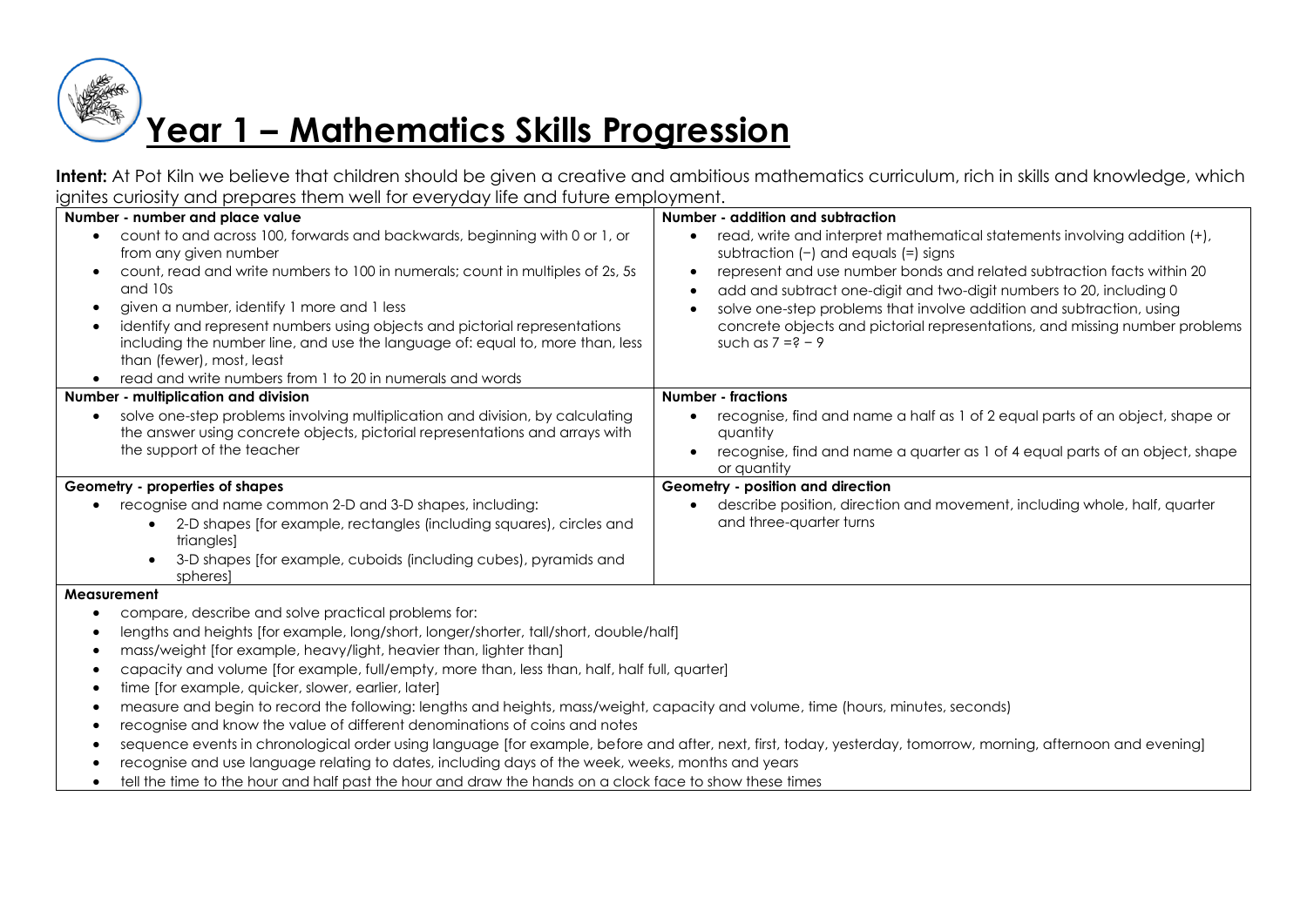# **Year 2 – Mathematics Skills Progression**

Intent: At Pot Kiln we believe that children should be given a creative and ambitious mathematics curriculum, rich in skills and knowledge, which ignites curiosity and prepares them well for everyday life and future employment.

| Number - number and place value<br>Pupils should be taught to:<br>count in steps of 2, 3, and 5 from 0, and in 10s from any number, forward and<br>$\bullet$<br>backward<br>recognise the place value of each digit in a two-digit number (10s, 1s)<br>$\bullet$<br>identify, represent and estimate numbers using different representations,<br>$\bullet$<br>including the number line<br>compare and order numbers from 0 up to 100; use $\lt$ , $>$ and = signs<br>$\bullet$<br>read and write numbers to at least 100 in numerals and in words<br>use place value and number facts to solve problems                                                                                                                                                                                                            | Number - addition and subtraction<br>Pupils should be taught to:<br>solve problems with addition and subtraction:<br>using concrete objects and pictorial representations, including those<br>involving numbers, quantities and measures<br>applying their increasing knowledge of mental and written methods<br>recall and use addition and subtraction facts to 20 fluently, and derive and<br>use related facts up to 100<br>add and subtract numbers using concrete objects, pictorial representations,<br>and mentally, including:<br>a two-digit number and 1s<br>a two-digit number and 10s<br>2 two-digit numbers<br>adding 3 one-digit numbers<br>show that addition of 2 numbers can be done in any order (commutative) |
|---------------------------------------------------------------------------------------------------------------------------------------------------------------------------------------------------------------------------------------------------------------------------------------------------------------------------------------------------------------------------------------------------------------------------------------------------------------------------------------------------------------------------------------------------------------------------------------------------------------------------------------------------------------------------------------------------------------------------------------------------------------------------------------------------------------------|-----------------------------------------------------------------------------------------------------------------------------------------------------------------------------------------------------------------------------------------------------------------------------------------------------------------------------------------------------------------------------------------------------------------------------------------------------------------------------------------------------------------------------------------------------------------------------------------------------------------------------------------------------------------------------------------------------------------------------------|
|                                                                                                                                                                                                                                                                                                                                                                                                                                                                                                                                                                                                                                                                                                                                                                                                                     | and subtraction of 1 number from another cannot<br>recognise and use the inverse relationship between addition and subtraction<br>and use this to check calculations and solve missing number problems                                                                                                                                                                                                                                                                                                                                                                                                                                                                                                                            |
| Number - multiplication and division<br>Pupils should be taught to:<br>recall and use multiplication and division facts for the 2, 5 and 10<br>$\bullet$<br>multiplication tables, including recognising odd and even numbers<br>calculate mathematical statements for multiplication and division within the<br>$\bullet$<br>multiplication tables and write them using the multiplication $(x)$ , division $\left(\div\right)$<br>and equals $(=)$ signs<br>show that multiplication of 2 numbers can be done in any order<br>$\bullet$<br>(commutative) and division of 1 number by another cannot<br>solve problems involving multiplication and division, using materials, arrays,<br>$\bullet$<br>repeated addition, mental methods, and multiplication and division facts,<br>including problems in contexts | <b>Number - fractions</b><br>Pupils should be taught to:<br>recognise, find, name and write fractions $\frac{1}{3}$ , $\frac{1}{4}$ , $\frac{2}{4}$ and $\frac{3}{4}$ of a length, shape,<br>set of objects or quantity<br>write simple fractions, for example $2$ of $6 = 3$ and recognise the equivalence<br>of $\overline{4}$ and $\overline{2}$<br><b>Statistics</b><br>Pupils should be taught to:<br>interpret and construct simple pictograms, tally charts, block diagrams and<br>tables<br>ask and answer simple questions by counting the number of objects in each<br>category and sorting the categories by quantity<br>ask-and-answer questions about totalling and comparing categorical data                       |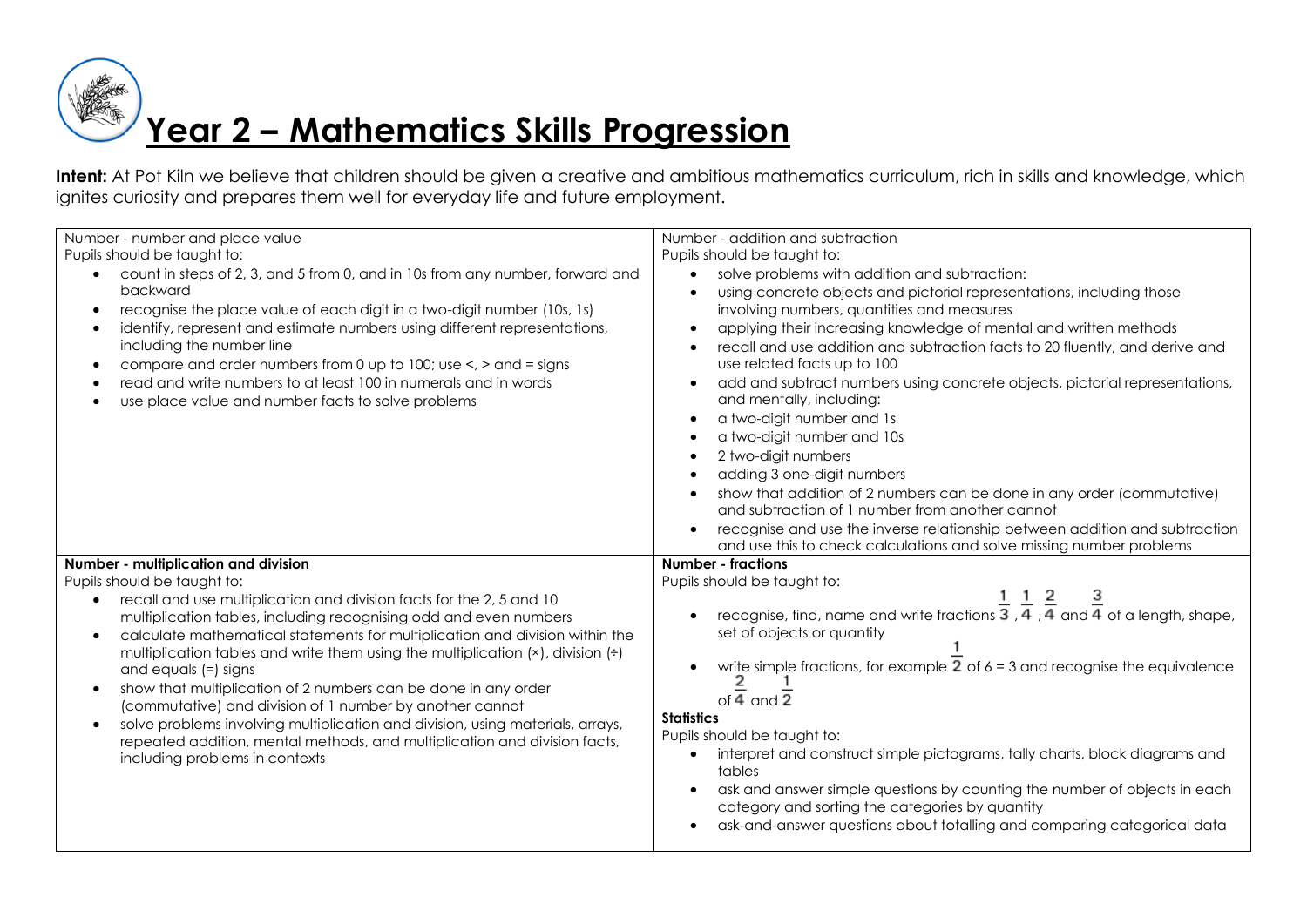| Geometry - properties of shapes                                                                                                                                                                                                                                                                                                                                                                                                     | Geometry - position and direction                                                                                                                                                                                                                                                                                                                                   |
|-------------------------------------------------------------------------------------------------------------------------------------------------------------------------------------------------------------------------------------------------------------------------------------------------------------------------------------------------------------------------------------------------------------------------------------|---------------------------------------------------------------------------------------------------------------------------------------------------------------------------------------------------------------------------------------------------------------------------------------------------------------------------------------------------------------------|
| Pupils should be taught to:                                                                                                                                                                                                                                                                                                                                                                                                         | Pupils should be taught to:                                                                                                                                                                                                                                                                                                                                         |
| identify and describe the properties of 2-D shapes, including the number of<br>sides, and line symmetry in a vertical line<br>identify and describe the properties of 3-D shapes, including the number of<br>edges, vertices and faces<br>identify 2-D shapes on the surface of 3-D shapes, [for example, a circle on a<br>cylinder and a triangle on a pyramid]<br>compare and sort common 2-D and 3-D shapes and everyday objects | order and arrange combinations of mathematical objects in patterns and<br>sequences<br>use mathematical vocabulary to describe position, direction and movement,<br>including movement in a straight line and distinguishing between rotation as<br>a turn and in terms of right angles for quarter, half and three-quarter turns<br>(clockwise and anti-clockwise) |

#### Measurement

Pupils should be taught to:

- choose and use appropriate standard units to estimate and measure length/height in any direction (m/cm); mass (kg/g); temperature (°C); capacity (litres/ml) to the nearest appropriate unit, using rulers, scales, thermometers and measuring vessels
- compare and order lengths, mass, volume/capacity and record the results using >, < and =
- recognise and use symbols for pounds (£) and pence (p); combine amounts to make a particular value
- find different combinations of coins that equal the same amounts of money
- solve simple problems in a practical context involving addition and subtraction of money of the same unit, including giving change
- compare and sequence intervals of time
- tell and write the time to five minutes, including quarter past/to the hour and draw the hands on a clock face to show these times
- know the number of minutes in an hour and the number of hours in a day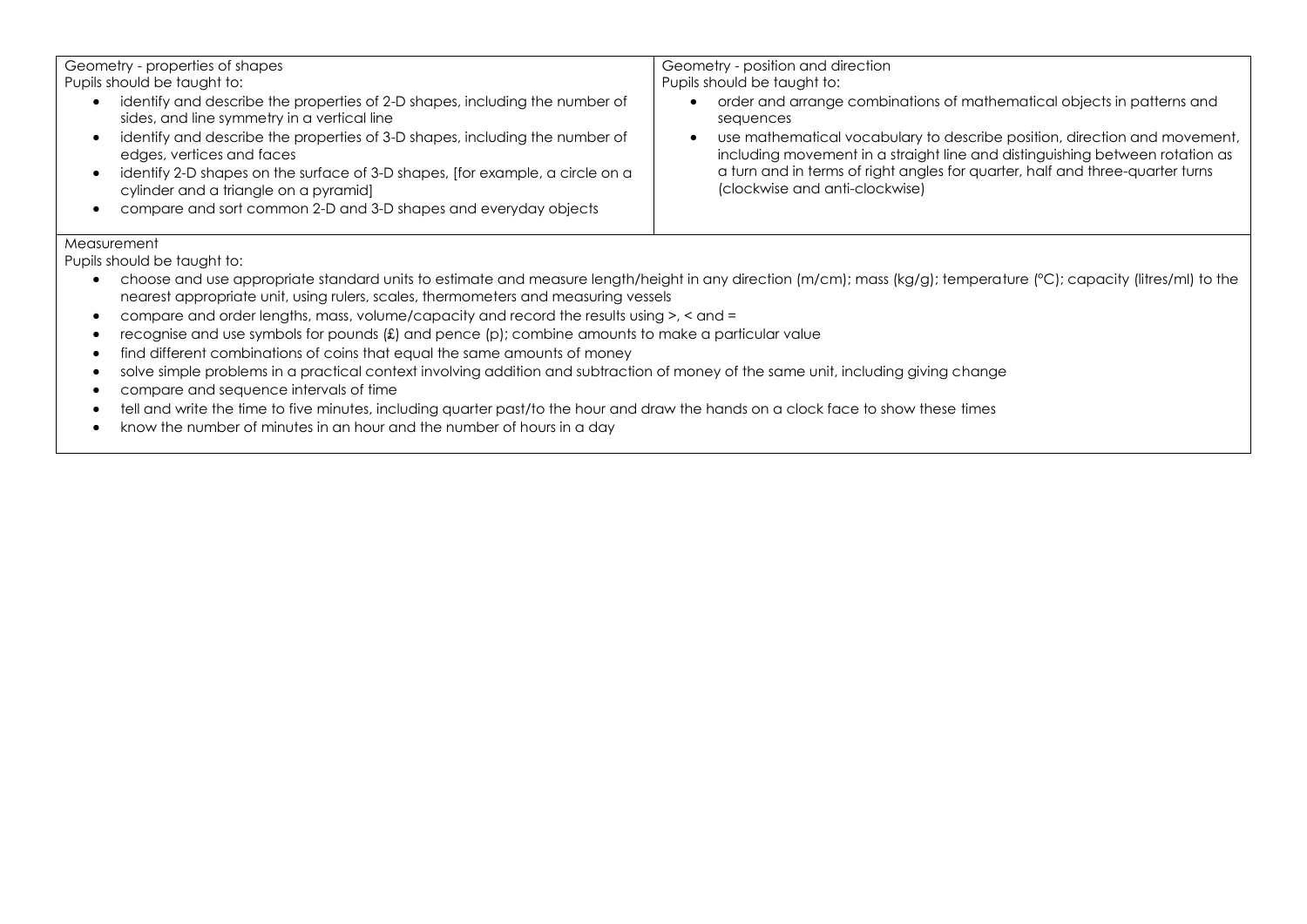

# **Year 3 – Mathematics Skills Progression**

| Number - number and place value<br>Pupils should be taught to:<br>count from 0 in multiples of 4, 8, 50 and 100; find 10 or 100 more<br>$\bullet$<br>or less than a given number<br>recognise the place value of each digit in a 3-digit number<br>(100s, 10s, 1s)<br>compare and order numbers up to 1,000<br>$\bullet$<br>identify, represent and estimate numbers using different<br>representations<br>read and write numbers up to 1,000 in numerals and in words<br>solve number problems and practical problems involving these<br>ideas                                                                                                         | Number - addition and subtraction<br>Pupils should be taught to:<br>add and subtract numbers mentally, including:<br>a three-digit number and 1s<br>a three-digit number and 10s<br>a three-digit number and 100s<br>add and subtract numbers with up to 3 digits, using formal written methods of<br>columnar addition and subtraction<br>estimate the answer to a calculation and use inverse operations to check<br>answers<br>solve problems, including missing number problems, using number facts,<br>place value, and more complex addition and subtraction                                                                                                                                                                                                                                                                               |
|---------------------------------------------------------------------------------------------------------------------------------------------------------------------------------------------------------------------------------------------------------------------------------------------------------------------------------------------------------------------------------------------------------------------------------------------------------------------------------------------------------------------------------------------------------------------------------------------------------------------------------------------------------|--------------------------------------------------------------------------------------------------------------------------------------------------------------------------------------------------------------------------------------------------------------------------------------------------------------------------------------------------------------------------------------------------------------------------------------------------------------------------------------------------------------------------------------------------------------------------------------------------------------------------------------------------------------------------------------------------------------------------------------------------------------------------------------------------------------------------------------------------|
| Number - multiplication and division<br>Pupils should be taught to:<br>recall and use multiplication and division facts for the 3, 4 and<br>8 multiplication tables<br>write and calculate mathematical statements for multiplication<br>and division using the multiplication tables that they know,<br>including for two-digit numbers times one-digit numbers, using<br>mental and progressing to formal written methods<br>solve problems, including missing number problems, involving<br>multiplication and division, including positive integer scaling<br>problems and correspondence problems in which n objects<br>are connected to m objects | <b>Number - fractions</b><br>Pupils should be taught to:<br>count up and down in tenths; recognise that tenths arise from<br>dividing an object into 10 equal parts and in dividing one-digit<br>numbers or quantities by 10<br>recognise, find and write fractions of a discrete set of objects:<br>unit fractions and non-unit fractions with small denominators<br>recognise and use fractions as numbers: unit fractions and non-<br>unit fractions with small denominators<br>recognise and show, using diagrams, equivalent fractions with<br>small denominators<br>add and subtract fractions with the same denominator within<br>one whole [for example, $\overline{7} + \overline{7} = \overline{7}$ ]<br>compare and order unit fractions, and fractions with the same<br>denominators<br>solve problems that involve all of the above |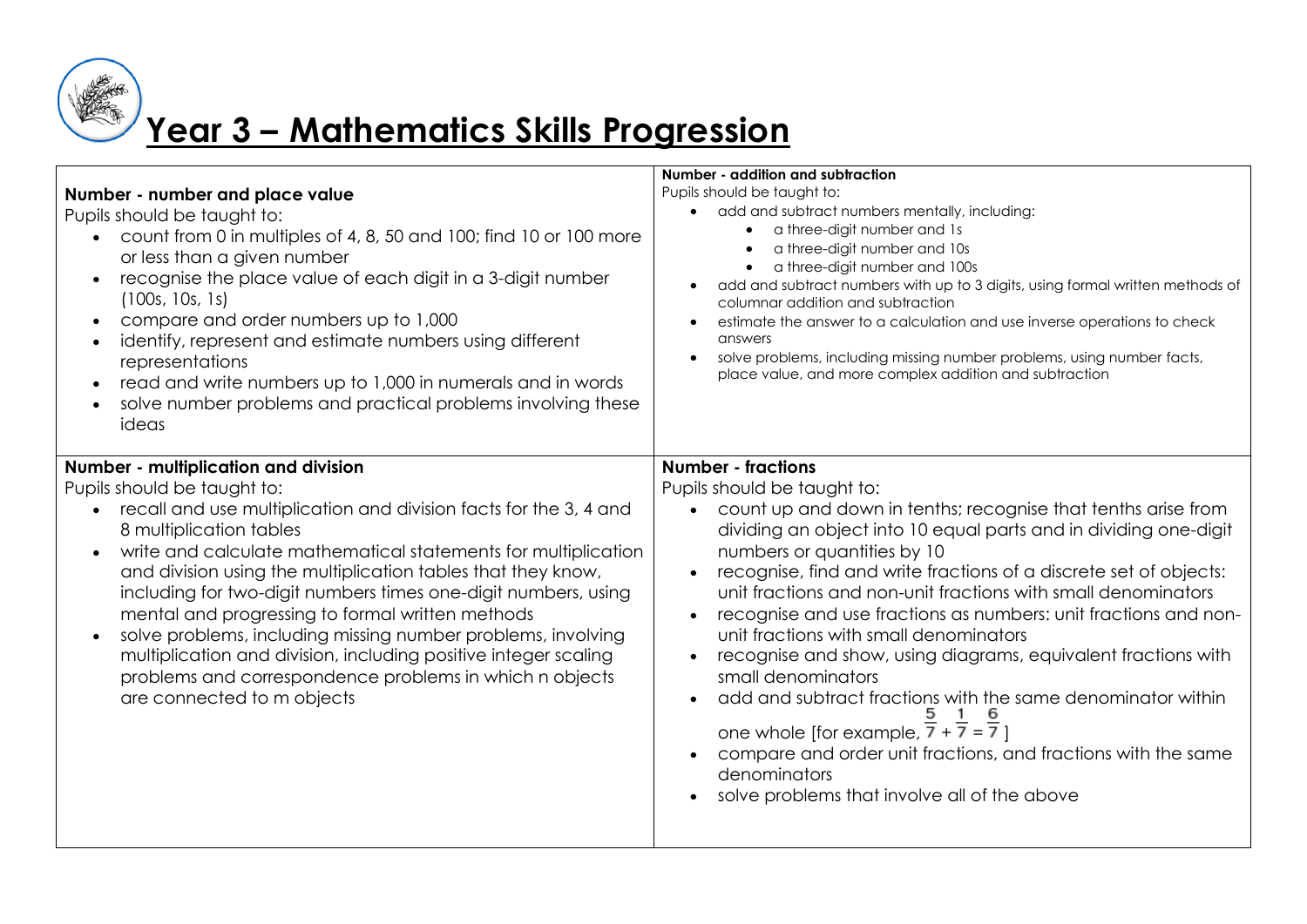| <b>Measurement</b><br>Pupils should be taught to:<br>measure, compare, add and subtract: lengths (m/cm/mm);                                                                                                                                                                                                                                                                                                                                                                                                              | Geometry - properties of shapes<br>Pupils should be taught to:<br>draw 2-D shapes and make 3-D shapes using modelling                                                                                                                                                                                          |
|--------------------------------------------------------------------------------------------------------------------------------------------------------------------------------------------------------------------------------------------------------------------------------------------------------------------------------------------------------------------------------------------------------------------------------------------------------------------------------------------------------------------------|----------------------------------------------------------------------------------------------------------------------------------------------------------------------------------------------------------------------------------------------------------------------------------------------------------------|
| mass (kg/g); volume/capacity (l/ml)<br>measure the perimeter of simple 2-D shapes<br>add and subtract amounts of money to give change, using                                                                                                                                                                                                                                                                                                                                                                             | materials; recognise 3-D shapes in different orientations and<br>describe them<br>recognise angles as a property of shape or a description of a                                                                                                                                                                |
| both £ and p in practical contexts<br>tell and write the time from an analogue clock, including using<br>$\bullet$<br>Roman numerals from I to XII, and 12-hour and 24-hour clocks<br>estimate and read time with increasing accuracy to the<br>nearest minute; record and compare time in terms of seconds,<br>minutes and hours; use vocabulary such as o'clock, am/pm,<br>morning, afternoon, noon and midnight<br>know the number of seconds in a minute and the number of<br>days in each month, year and leap year | turn<br>identify right angles, recognise that 2 right angles make a half-<br>turn, 3 make three-quarters of a turn and 4 a complete turn;<br>identify whether angles are greater than or less than a right<br>angle<br>identify horizontal and vertical lines and pairs of perpendicular<br>and parallel lines |
| compare durations of events (for example, to calculate the<br>time taken by particular events or tasks]                                                                                                                                                                                                                                                                                                                                                                                                                  |                                                                                                                                                                                                                                                                                                                |

#### **Statistics**

Pupils should be taught to:

- $\bullet$  interpret and present data using bar charts, pictograms and tables
- solve one-step and two-step questions [for example 'How many more?' and 'How many fewer?'] using information presented in scaled bar charts and pictograms and tables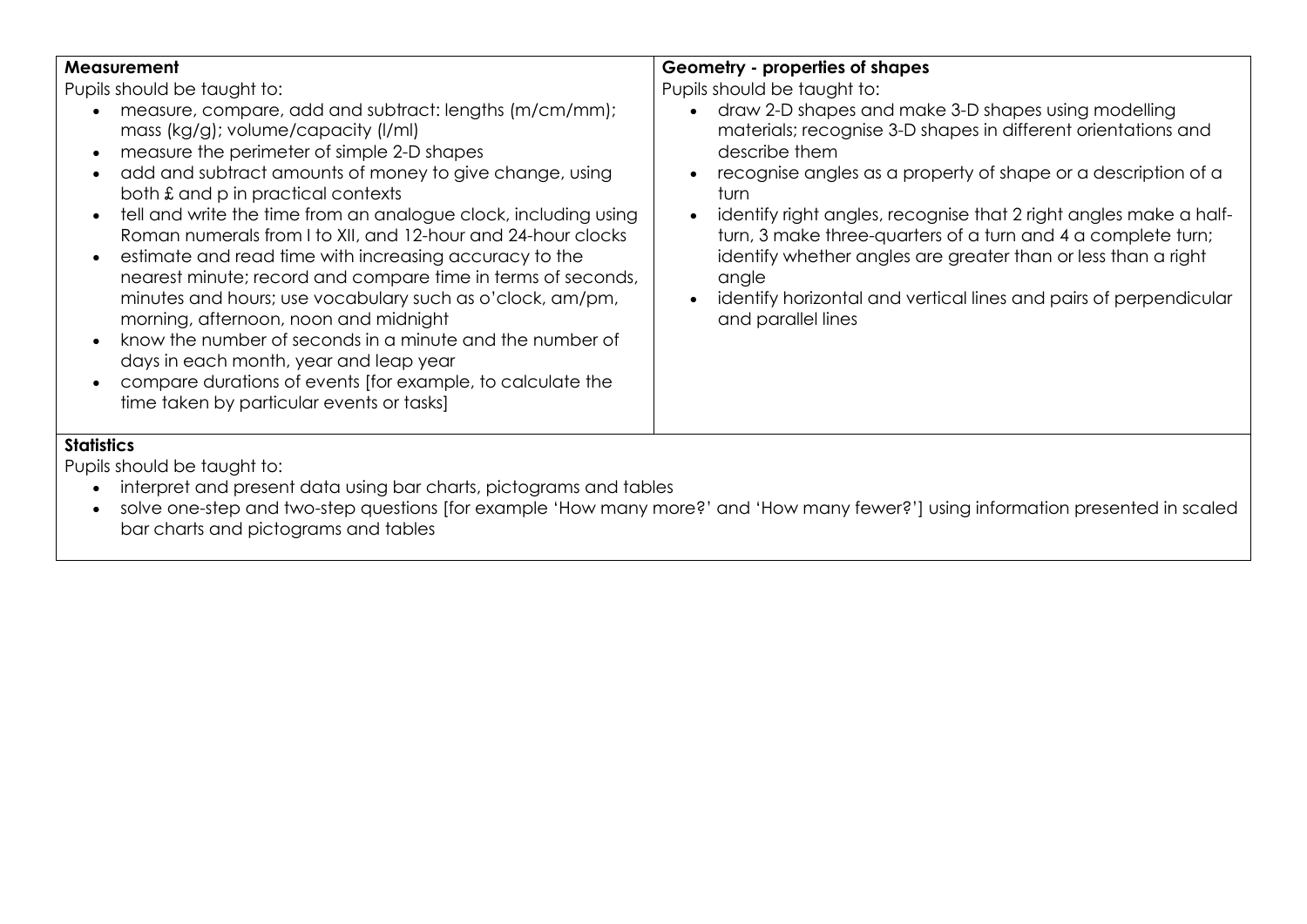

## **Year 4 – Mathematics Skills Progression**

| Number - number and place value<br>Pupils should be taught to:<br>count in multiples of 6, 7, 9, 25 and 1,000<br>find 1,000 more or less than a given number<br>count backwards through 0 to include negative numbers<br>recognise the place value of each digit in a four-digit number (1,000s, 100s,<br>$10s$ , and $1s$ )<br>order and compare numbers beyond 1,000<br>$\bullet$<br>identify, represent and estimate numbers using different representations<br>round any number to the nearest 10, 100 or 1,000<br>solve number and practical problems that involve all of the above and with<br>increasingly large positive numbers<br>read Roman numerals to 100 (I to C) and know that over time, the numeral<br>$\bullet$<br>system changed to include the concept of 0 and place value                    | Number - addition and subtraction<br>Pupils should be taught to:<br>add and subtract numbers with up to 4 digits using the formal<br>$\bullet$<br>written methods of columnar addition and subtraction where<br>appropriate<br>estimate and use inverse operations to check answers to a<br>calculation<br>solve addition and subtraction two-step problems in contexts,<br>deciding which operations and methods to use and why                                                                                                                                                                                                                                                                                                                                                                                                                                                                      |
|--------------------------------------------------------------------------------------------------------------------------------------------------------------------------------------------------------------------------------------------------------------------------------------------------------------------------------------------------------------------------------------------------------------------------------------------------------------------------------------------------------------------------------------------------------------------------------------------------------------------------------------------------------------------------------------------------------------------------------------------------------------------------------------------------------------------|-------------------------------------------------------------------------------------------------------------------------------------------------------------------------------------------------------------------------------------------------------------------------------------------------------------------------------------------------------------------------------------------------------------------------------------------------------------------------------------------------------------------------------------------------------------------------------------------------------------------------------------------------------------------------------------------------------------------------------------------------------------------------------------------------------------------------------------------------------------------------------------------------------|
| Number - multiplication and division<br>Pupils should be taught to:<br>recall multiplication and division facts for multiplication tables<br>up to $12 \times 12$<br>use place value, known and derived facts to multiply and<br>$\bullet$<br>divide mentally, including: multiplying by 0 and 1; dividing by 1;<br>multiplying together 3 numbers<br>recognise and use factor pairs and commutativity in mental<br>$\bullet$<br>calculations<br>multiply two-digit and three-digit numbers by a one-digit<br>number using formal written layout<br>solve problems involving multiplying and adding, including<br>$\bullet$<br>using the distributive law to multiply two-digit numbers by 1<br>digit, integer scaling problems and harder correspondence<br>problems such as n objects are connected to m objects | <b>Number - fractions (including decimals)</b><br>Pupils should be taught to:<br>recognise and show, using diagrams, families of common<br>equivalent fractions<br>count up and down in hundredths; recognise that hundredths<br>arise when dividing an object by 100 and dividing tenths by 10<br>solve problems involving increasingly harder fractions to<br>calculate quantities, and fractions to divide quantities,<br>including non-unit fractions where the answer is a whole<br>number<br>add and subtract fractions with the same denominator<br>recognise and write decimal equivalents of any number of<br>tenths or hundreds<br>recognise and write decimal equivalents to $\frac{1}{4}$ , $\frac{1}{2}$ , $\frac{3}{4}$<br>find the effect of dividing a one- or two-digit number by 10 and<br>100, identifying the value of the digits in the answer as ones,<br>tenths and hundredths |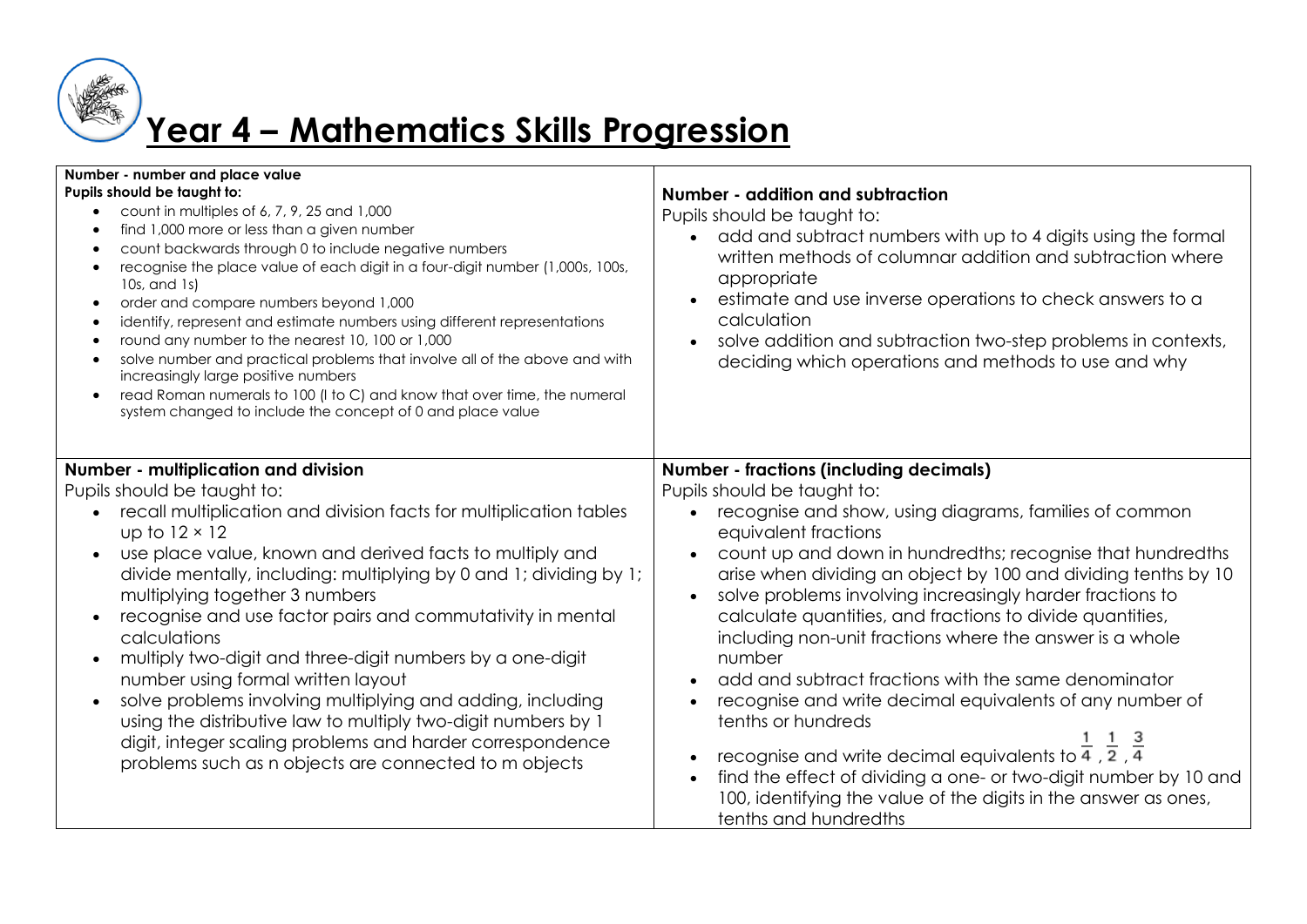|                                                                                                                                                                                                                                                                                                                                                                                                                                                                                                                                                                                                                            | round decimals with 1 decimal place to the nearest whole<br>$\bullet$<br>number<br>compare numbers with the same number of decimal places<br>up to 2 decimal places<br>solve simple measure and money problems involving fractions<br>and decimals to 2 decimal places                                                                                                                         |
|----------------------------------------------------------------------------------------------------------------------------------------------------------------------------------------------------------------------------------------------------------------------------------------------------------------------------------------------------------------------------------------------------------------------------------------------------------------------------------------------------------------------------------------------------------------------------------------------------------------------------|------------------------------------------------------------------------------------------------------------------------------------------------------------------------------------------------------------------------------------------------------------------------------------------------------------------------------------------------------------------------------------------------|
| Measurement<br>Pupils should be taught to:                                                                                                                                                                                                                                                                                                                                                                                                                                                                                                                                                                                 | Geometry - properties of shapes<br>Pupils should be taught to:                                                                                                                                                                                                                                                                                                                                 |
| convert between different units of measure [for example,<br>$\bullet$<br>kilometre to metre; hour to minute]<br>measure and calculate the perimeter of a rectilinear figure<br>(including squares) in centimetres and metres<br>find the area of rectilinear shapes by counting squares<br>$\bullet$<br>estimate, compare and calculate different measures, including<br>money in pounds and pence<br>read, write and convert time between analogue and digital<br>12- and 24-hour clocks<br>solve problems involving converting from hours to minutes,<br>$\bullet$<br>minutes to seconds, years to months, weeks to days | compare and classify geometric shapes, including<br>quadrilaterals and triangles, based on their properties and sizes<br>identify acute and obtuse angles and compare and order<br>angles up to 2 right angles by size<br>identify lines of symmetry in 2-D shapes presented in different<br>orientations<br>complete a simple symmetric figure with respect to a specific<br>line of symmetry |
| Geometry - position and direction                                                                                                                                                                                                                                                                                                                                                                                                                                                                                                                                                                                          | <b>Statistics</b>                                                                                                                                                                                                                                                                                                                                                                              |
| Pupils should be taught to:<br>describe positions on a 2-D grid as coordinates in the first<br>quadrant<br>describe movements between positions as translations of a<br>given unit to the left/right and up/down<br>plot specified points and draw sides to complete a given<br>$\bullet$<br>polygon                                                                                                                                                                                                                                                                                                                       | Pupils should be taught to:<br>interpret and present discrete and continuous data using<br>$\bullet$<br>appropriate graphical methods, including bar charts and time<br>graphs<br>solve comparison, sum and difference problems using<br>information presented in bar charts, pictograms, tables and<br>other graphs                                                                           |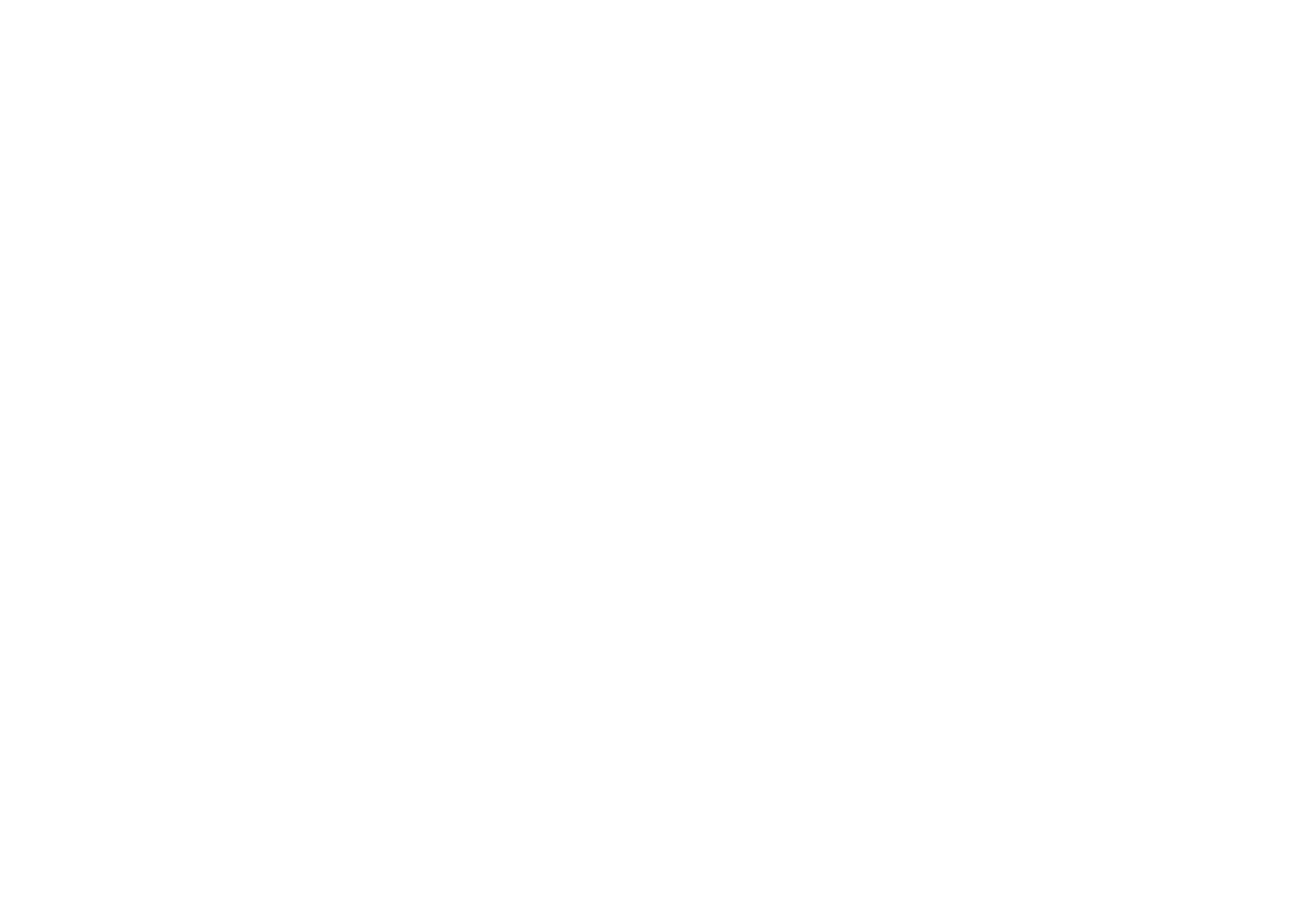

## **Year 5 – Mathematics Skills Progression**

| Number - number and place value<br>Pupils should be taught to:<br>read, write, order and compare numbers to at least 1,000,000 and determine<br>$\bullet$<br>the value of each digit<br>count forwards or backwards in steps of powers of 10 for any given number<br>$\bullet$<br>up to 1,000,000<br>interpret negative numbers in context, count forwards and backwards with<br>$\bullet$<br>positive and negative whole numbers, including through 0<br>round any number up to 1,000,000 to the nearest 10, 100, 1,000, 10,000 and<br>$\bullet$<br>100,000<br>solve number problems and practical problems that involve all of the above<br>$\bullet$<br>read Roman numerals to 1,000 (M) and recognise years written in Roman<br>numerals                                                                                                                                                                                                                                                                                                                                 | Number - addition and subtraction<br>Pupils should be taught to:<br>add and subtract whole numbers with more than 4 digits, including using<br>$\bullet$<br>formal written methods (columnar addition and subtraction)<br>add and subtract numbers mentally with increasingly large numbers<br>use rounding to check answers to calculations and determine, in the context<br>of a problem, levels of accuracy<br>solve addition and subtraction multi-step problems in contexts, deciding<br>which operations and methods to use and why                                                                                                                                                                                                                                                                                                                                                                                                                                                                                                                              |
|------------------------------------------------------------------------------------------------------------------------------------------------------------------------------------------------------------------------------------------------------------------------------------------------------------------------------------------------------------------------------------------------------------------------------------------------------------------------------------------------------------------------------------------------------------------------------------------------------------------------------------------------------------------------------------------------------------------------------------------------------------------------------------------------------------------------------------------------------------------------------------------------------------------------------------------------------------------------------------------------------------------------------------------------------------------------------|------------------------------------------------------------------------------------------------------------------------------------------------------------------------------------------------------------------------------------------------------------------------------------------------------------------------------------------------------------------------------------------------------------------------------------------------------------------------------------------------------------------------------------------------------------------------------------------------------------------------------------------------------------------------------------------------------------------------------------------------------------------------------------------------------------------------------------------------------------------------------------------------------------------------------------------------------------------------------------------------------------------------------------------------------------------------|
| Number - multiplication and division<br>Pupils should be taught to:<br>identify multiples and factors, including finding all factor pairs<br>$\bullet$<br>of a number, and common factors of 2 numbers<br>know and use the vocabulary of prime numbers, prime factors<br>$\bullet$<br>and composite (non-prime) numbers<br>establish whether a number up to 100 is prime and recall prime<br>$\bullet$<br>numbers up to 19<br>multiply numbers up to 4 digits by a one- or two-digit number<br>$\bullet$<br>using a formal written method, including long multiplication for<br>two-digit numbers<br>multiply and divide numbers mentally, drawing upon known<br>facts<br>divide numbers up to 4 digits by a one-digit number using the<br>$\bullet$<br>formal written method of short division and interpret remainders<br>appropriately for the context<br>multiply and divide whole numbers and those involving<br>$\bullet$<br>decimals by 10, 100 and 1,000<br>recognise and use square numbers and cube numbers, and<br>the notation for squared $(2)$ and cubed $(3)$ | Number - fractions (including decimals and percentages)<br>Pupils should be taught to:<br>compare and order fractions whose denominators are all<br>multiples of the same number<br>identify, name and write equivalent fractions of a given<br>fraction, represented visually, including tenths and hundredths<br>recognise mixed numbers and improper fractions and convert<br>from one form to the other and write mathematical statements<br>$> 1$ as a mixed number [for example, $\overline{5} + \overline{5} = \overline{5} = 1$ $\overline{5}$ ]<br>add and subtract fractions with the same denominator, and<br>denominators that are multiples of the same number<br>multiply proper fractions and mixed numbers by whole<br>numbers, supported by materials and diagrams<br>read and write decimal numbers as fractions [for example, 0.71<br>71<br>$= 100$<br>recognise and use thousandths and relate them to tenths,<br>hundredths and decimal equivalents<br>round decimals with 2 decimal places to the nearest whole<br>number and to 1 decimal place |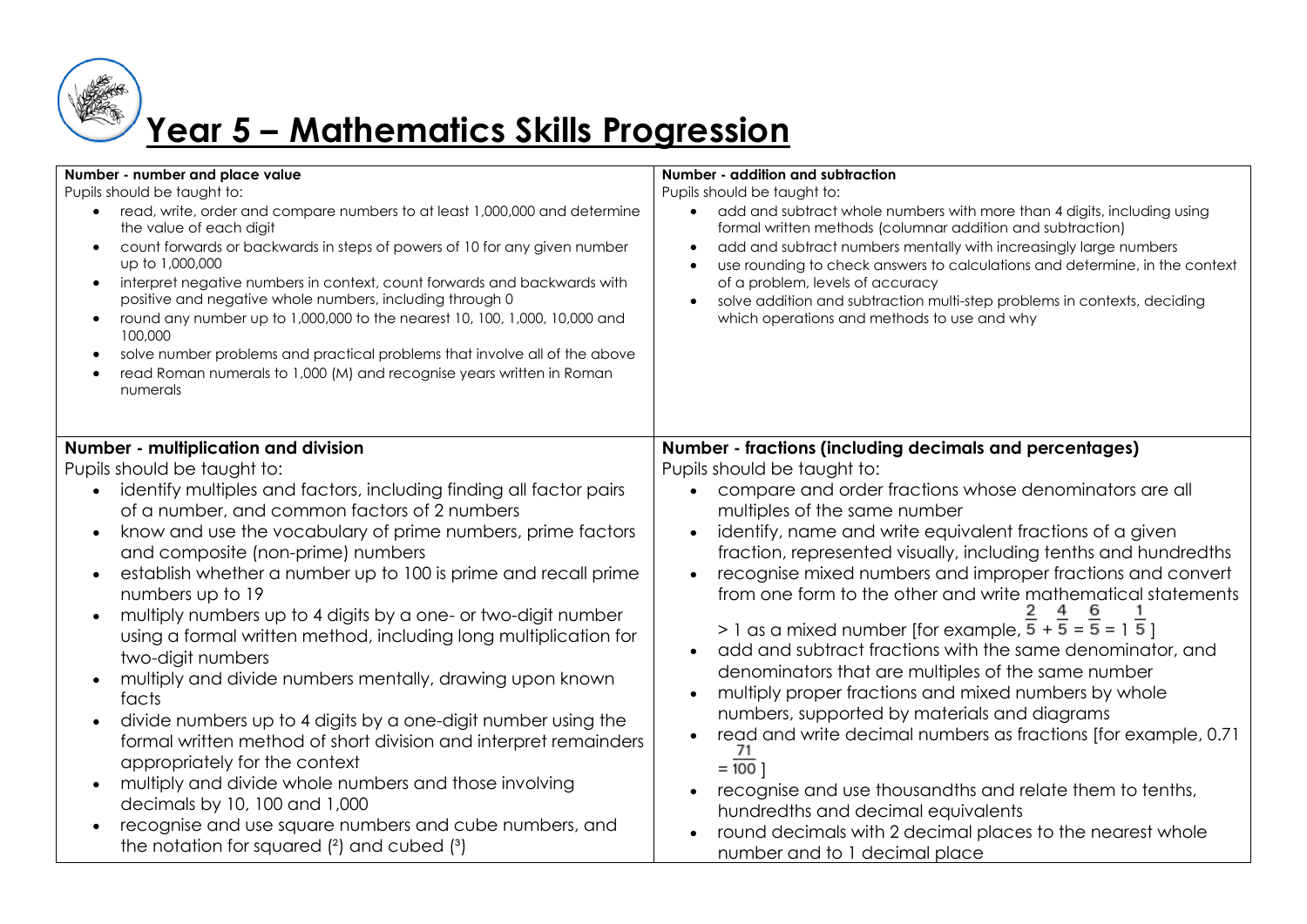| solve problems involving multiplication and division, including<br>using their knowledge of factors and multiples, squares and<br>cubes<br>solve problems involving addition, subtraction, multiplication<br>$\bullet$<br>and division and a combination of these, including<br>understanding the meaning of the equals sign<br>solve problems involving multiplication and division, including<br>scaling by simple fractions and problems involving simple rates                                                                                                                                                                                                                                                                                                                                                                                                                                                                                                                                                                                                                                                   | read, write, order and compare numbers with up to 3 decimal<br>$\bullet$<br>places<br>solve problems involving number up to 3 decimal places<br>$\bullet$<br>recognise the per cent symbol (%) and understand that per<br>cent relates to 'number of parts per 100', and write<br>percentages as a fraction with denominator 100, and as a<br>decimal fraction<br>solve problems which require knowing percentage and<br>$\bullet$<br>decimal equivalents of $\frac{1}{2}$ , $\frac{1}{4}$ , $\frac{1}{5}$ , $\frac{1}{5}$ , $\frac{1}{5}$ and those fractions with<br>a denominator of a multiple of 10 or 25                                                                                                |
|----------------------------------------------------------------------------------------------------------------------------------------------------------------------------------------------------------------------------------------------------------------------------------------------------------------------------------------------------------------------------------------------------------------------------------------------------------------------------------------------------------------------------------------------------------------------------------------------------------------------------------------------------------------------------------------------------------------------------------------------------------------------------------------------------------------------------------------------------------------------------------------------------------------------------------------------------------------------------------------------------------------------------------------------------------------------------------------------------------------------|---------------------------------------------------------------------------------------------------------------------------------------------------------------------------------------------------------------------------------------------------------------------------------------------------------------------------------------------------------------------------------------------------------------------------------------------------------------------------------------------------------------------------------------------------------------------------------------------------------------------------------------------------------------------------------------------------------------|
| Measurement<br>Pupils should be taught to:<br>convert between different units of metric measure [for<br>example, kilometre and metre; centimetre and metre;<br>centimetre and millimetre; gram and kilogram; litre and<br>millilitre]<br>understand and use approximate equivalences between<br>metric units and common imperial units such as inches, pounds<br>and pints<br>measure and calculate the perimeter of composite rectilinear<br>shapes in centimetres and metres<br>calculate and compare the area of rectangles (including<br>$\bullet$<br>squares), including using standard units, square centimetres<br>(cm <sup>2</sup> ) and square metres (m <sup>2</sup> ), and estimate the area of<br>irregular shapes<br>estimate volume [for example, using 1 cm <sup>3</sup> blocks to build<br>cuboids (including cubes)] and capacity [for example, using<br>water]<br>solve problems involving converting between units of time<br>use all four operations to solve problems involving measure [for<br>$\bullet$<br>example, length, mass, volume, money] using decimal<br>notation, including scaling | Geometry - properties of shapes<br>Pupils should be taught to:<br>identify 3-D shapes, including cubes and other cuboids, from 2-<br>D representations<br>know angles are measured in degrees: estimate and compare<br>acute, obtuse and reflex angles<br>draw given angles, and measure them in degrees (°)<br>identify:<br>$\bullet$<br>angles at a point and 1 whole turn (total 360°)<br>angles at a point on a straight line and half a turn (total<br>$180^\circ$<br>other multiples of 90°<br>use the properties of rectangles to deduce related facts<br>and find missing lengths and angles<br>distinguish between regular and irregular polygons<br>based on reasoning about equal sides and angles |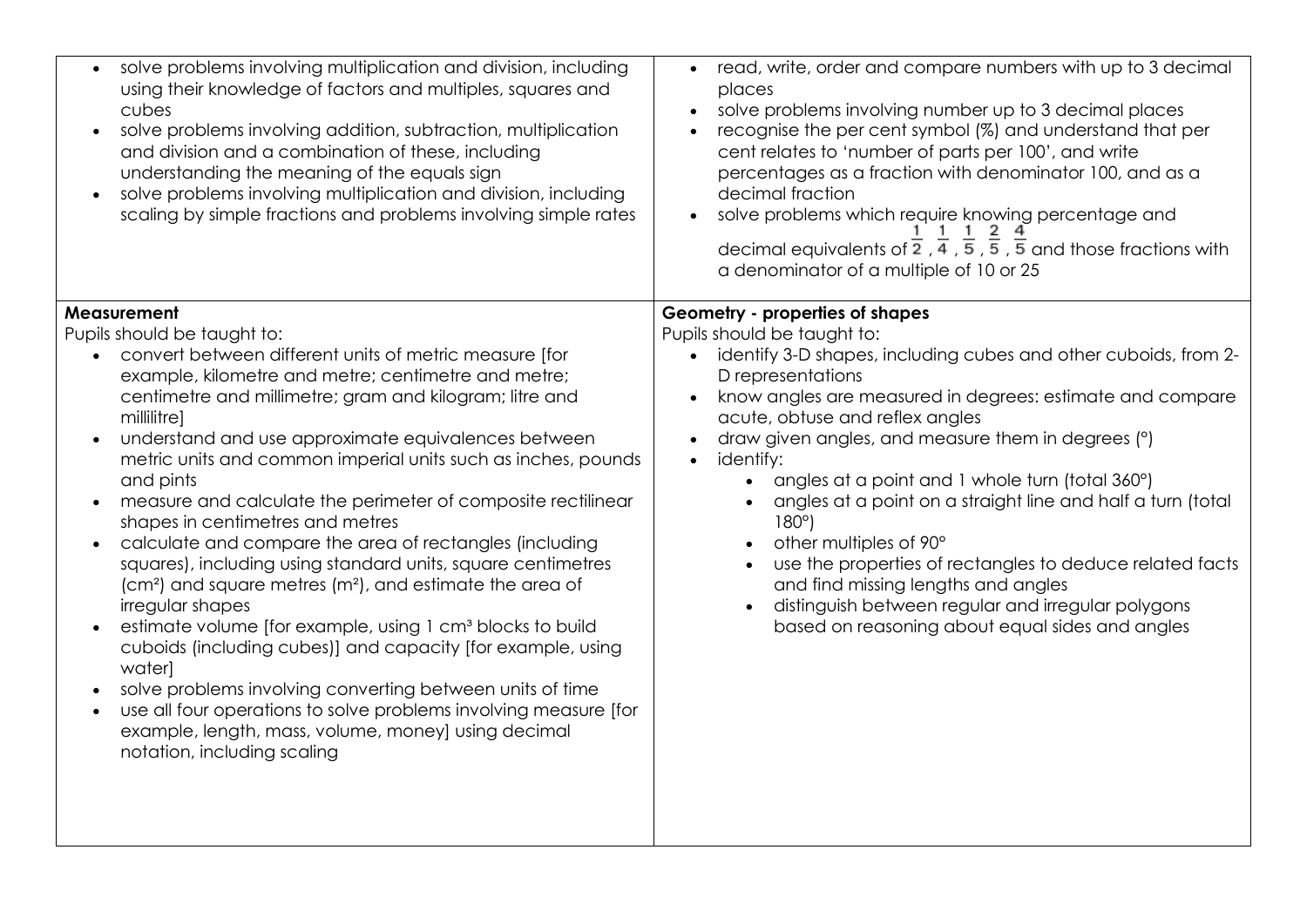| Geometry - position and direction<br>Pupils should be taught to:<br>identify, describe and represent the position of a shape<br>following a reflection or translation, using the appropriate<br>language, and know that the shape has not changed | <b>Statistics</b><br>Pupils should be taught to:<br>solve comparison, sum and difference problems using<br>information presented in a line graph<br>complete, read and interpret information in tables, including<br>timetables |
|---------------------------------------------------------------------------------------------------------------------------------------------------------------------------------------------------------------------------------------------------|---------------------------------------------------------------------------------------------------------------------------------------------------------------------------------------------------------------------------------|
|                                                                                                                                                                                                                                                   |                                                                                                                                                                                                                                 |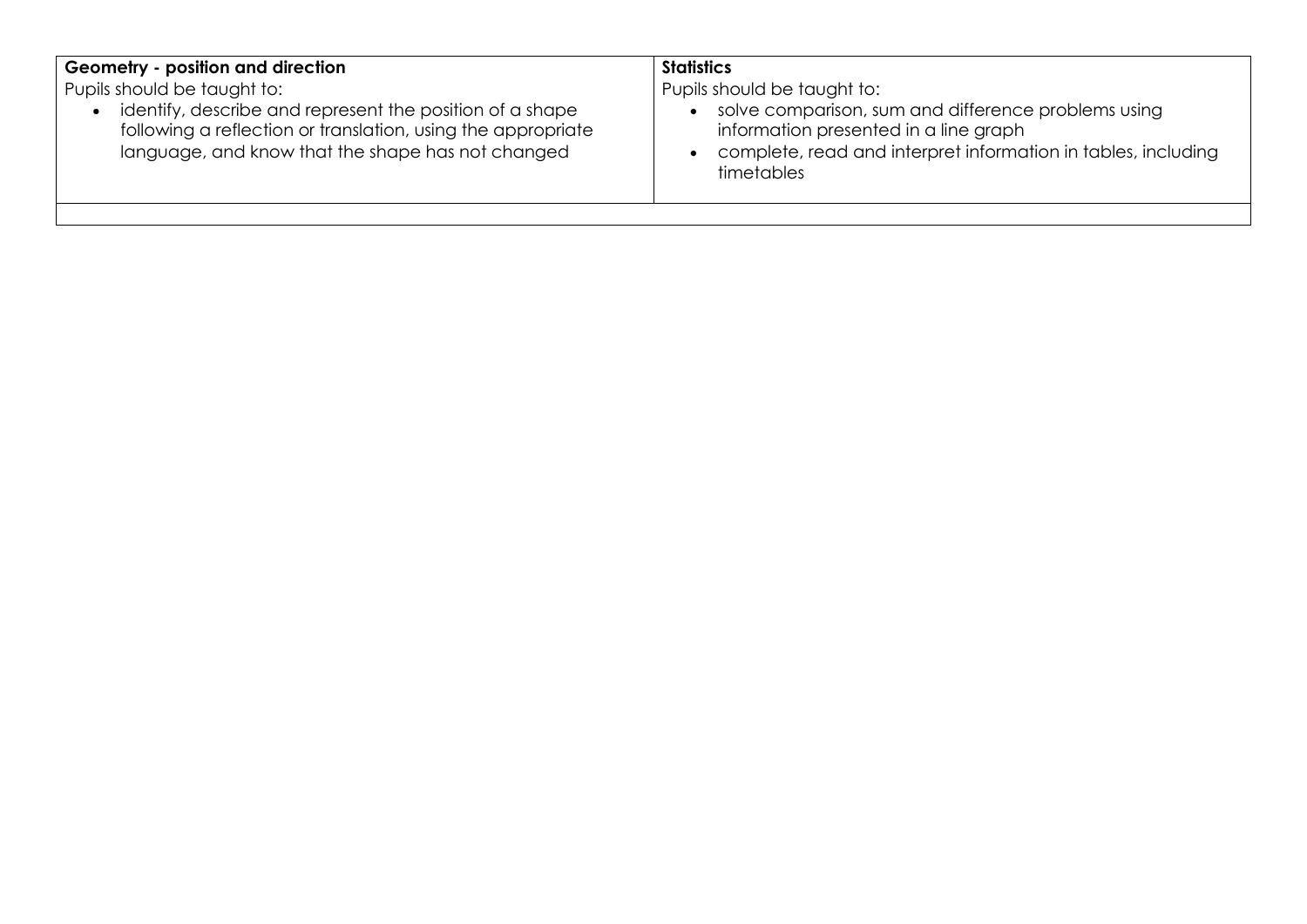

# **Year 6 – Mathematics Skills Progression**

| Number - number and place value<br>Pupils should be taught to:<br>read, write, order and compare numbers up to 10,000,000 and determine the<br>value of each digit<br>round any whole number to a required degree of accuracy<br>$\bullet$<br>use negative numbers in context, and calculate intervals across 0<br>solve number and practical problems that involve all of the above                                                                                                                                                                                                                                                     | Number - addition, subtraction, multiplication and division<br>Pupils should be taught to:<br>multiply multi-digit numbers up to 4 digits by a two-digit whole number using<br>the formal written method of long multiplication<br>divide numbers up to 4 digits by a two-digit whole number using the formal<br>written method of long division, and interpret remainders as whole number<br>remainders, fractions, or by rounding, as appropriate for the context<br>divide numbers up to 4 digits by a two-digit number using the formal written<br>method of short division where appropriate, interpreting remainders<br>according to the context<br>perform mental calculations, including with mixed operations and large<br>numbers<br>identify common factors, common multiples and prime numbers<br>use their knowledge of the order of operations to carry out calculations<br>involving the 4 operations<br>solve addition and subtraction multi-step problems in contexts, deciding<br>which operations and methods to use and why<br>solve problems involving addition, subtraction, multiplication and division<br>use estimation to check answers to calculations and determine, in the<br>context of a problem, an appropriate degree of accuracy |
|------------------------------------------------------------------------------------------------------------------------------------------------------------------------------------------------------------------------------------------------------------------------------------------------------------------------------------------------------------------------------------------------------------------------------------------------------------------------------------------------------------------------------------------------------------------------------------------------------------------------------------------|--------------------------------------------------------------------------------------------------------------------------------------------------------------------------------------------------------------------------------------------------------------------------------------------------------------------------------------------------------------------------------------------------------------------------------------------------------------------------------------------------------------------------------------------------------------------------------------------------------------------------------------------------------------------------------------------------------------------------------------------------------------------------------------------------------------------------------------------------------------------------------------------------------------------------------------------------------------------------------------------------------------------------------------------------------------------------------------------------------------------------------------------------------------------------------------------------------------------------------------------------------------------|
| <b>Number - Fractions (including decimals and percentages)</b><br>Pupils should be taught to:<br>use common factors to simplify fractions; use common<br>multiples to express fractions in the same denomination<br>compare and order fractions, including fractions >1<br>add and subtract fractions with different denominators and<br>mixed numbers, using the concept of equivalent fractions<br>multiply simple pairs of proper fractions, writing the answer in its<br>simplest form [for example, $\frac{4}{4} \times 2 = 8$ ]<br>divide proper fractions by whole numbers [for example, $\overline{3} \div 2$<br>$=\overline{6}$ | <b>Ratio and proportion</b><br>Pupils should be taught to:<br>solve problems involving the relative sizes of 2 quantities where<br>missing values can be found by using integer multiplication and<br>division facts<br>solve problems involving the calculation of percentages [for<br>example, of measures and such as 15% of 360] and the use of<br>percentages for comparison<br>solve problems involving similar shapes where the scale factor<br>is known or can be found<br>solve problems involving unequal sharing and grouping using<br>knowledge of fractions and multiples                                                                                                                                                                                                                                                                                                                                                                                                                                                                                                                                                                                                                                                                             |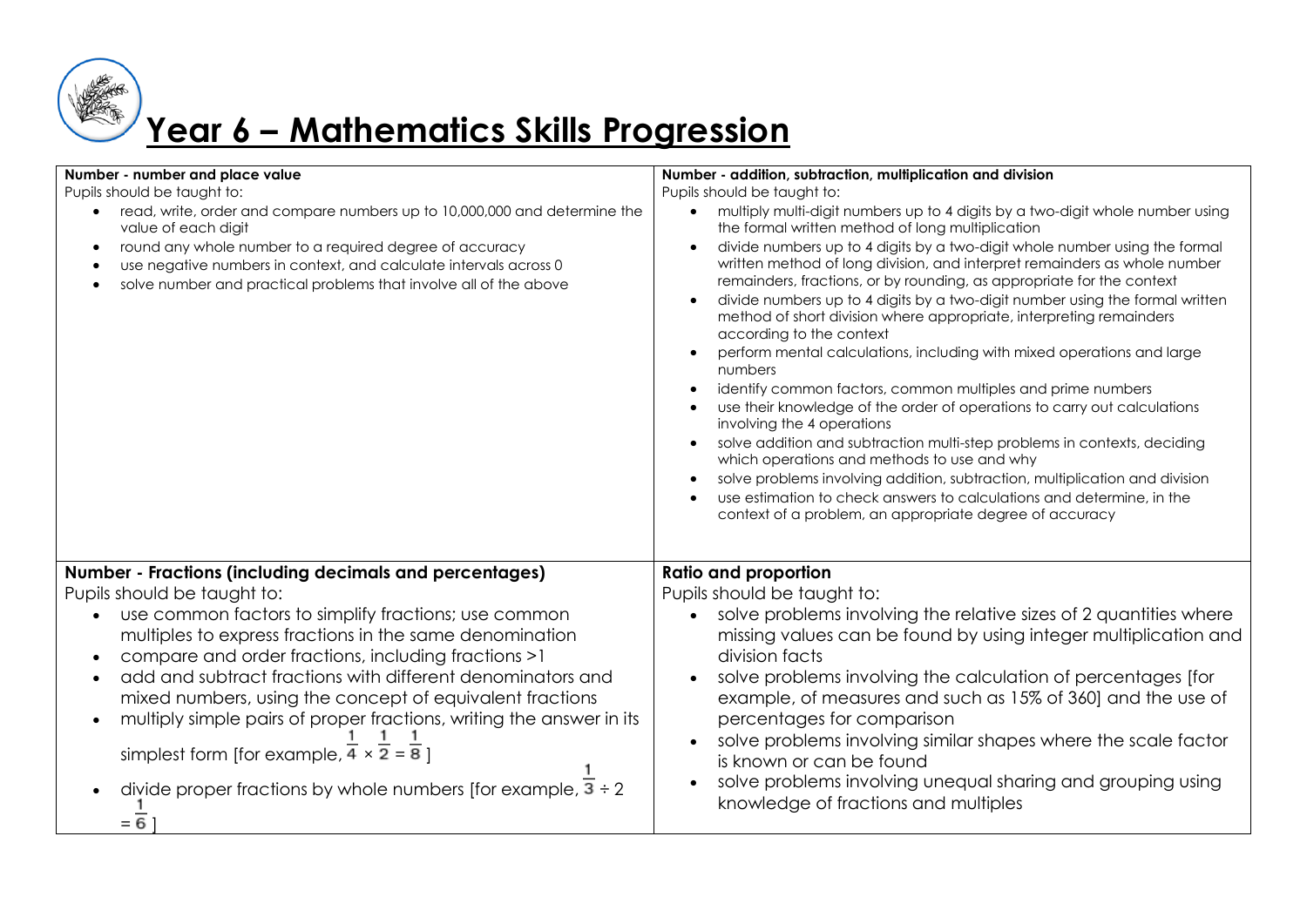| Pupils should be taught to:<br>Pupils should be taught to:<br>use simple formulae<br>solve problems involving the calculation and conversion of<br>generate and describe linear number sequences<br>units of measure, using decimal notation up to 3 decimal<br>express missing number problems algebraically<br>places where appropriate<br>find pairs of numbers that satisfy an equation with 2 unknowns<br>use, read, write and convert between standard units,<br>enumerate possibilities of combinations of 2 variables<br>using decimal notation to up to 3 decimal places<br>convert between miles and kilometres | associate a fraction with division and calculate decimal<br>fraction equivalents [for example, 0.375] for a simple fraction<br>[for example, 8]<br>identify the value of each digit in numbers given to 3 decimal<br>places and multiply and divide numbers by 10, 100 and 1,000<br>giving answers up to 3 decimal places<br>multiply one-digit numbers with up to 2 decimal places by<br>whole numbers<br>use written division methods in cases where the answer has up<br>to 2 decimal places<br>solve problems which require answers to be rounded to<br>specified degrees of accuracy<br>recall and use equivalences between simple fractions,<br>decimals and percentages, including in different contexts |                                                                                                                                                                                                                                                                                             |
|---------------------------------------------------------------------------------------------------------------------------------------------------------------------------------------------------------------------------------------------------------------------------------------------------------------------------------------------------------------------------------------------------------------------------------------------------------------------------------------------------------------------------------------------------------------------------------------------------------------------------|-----------------------------------------------------------------------------------------------------------------------------------------------------------------------------------------------------------------------------------------------------------------------------------------------------------------------------------------------------------------------------------------------------------------------------------------------------------------------------------------------------------------------------------------------------------------------------------------------------------------------------------------------------------------------------------------------------------------|---------------------------------------------------------------------------------------------------------------------------------------------------------------------------------------------------------------------------------------------------------------------------------------------|
| perimeters and vice versa<br>recognise when it is possible to use formulae for area and<br>volume of shapes<br>calculate the area of parallelograms and triangles<br>calculate, estimate and compare volume of cubes and<br>and cubic metres (m <sup>3</sup> ), and extending to other units [for<br>example, mm <sup>3</sup> and km <sup>3</sup> ]                                                                                                                                                                                                                                                                       | Algebra                                                                                                                                                                                                                                                                                                                                                                                                                                                                                                                                                                                                                                                                                                         | Measurement<br>converting measurements of length, mass, volume and time<br>from a smaller unit of measure to a larger unit, and vice versa,<br>recognise that shapes with the same areas can have different<br>cuboids using standard units, including cubic centimetres (cm <sup>3</sup> ) |
| Geometry - properties of shapes<br>Geometry - position and direction<br>Pupils should be taught to:<br>Pupils should be taught to:                                                                                                                                                                                                                                                                                                                                                                                                                                                                                        |                                                                                                                                                                                                                                                                                                                                                                                                                                                                                                                                                                                                                                                                                                                 |                                                                                                                                                                                                                                                                                             |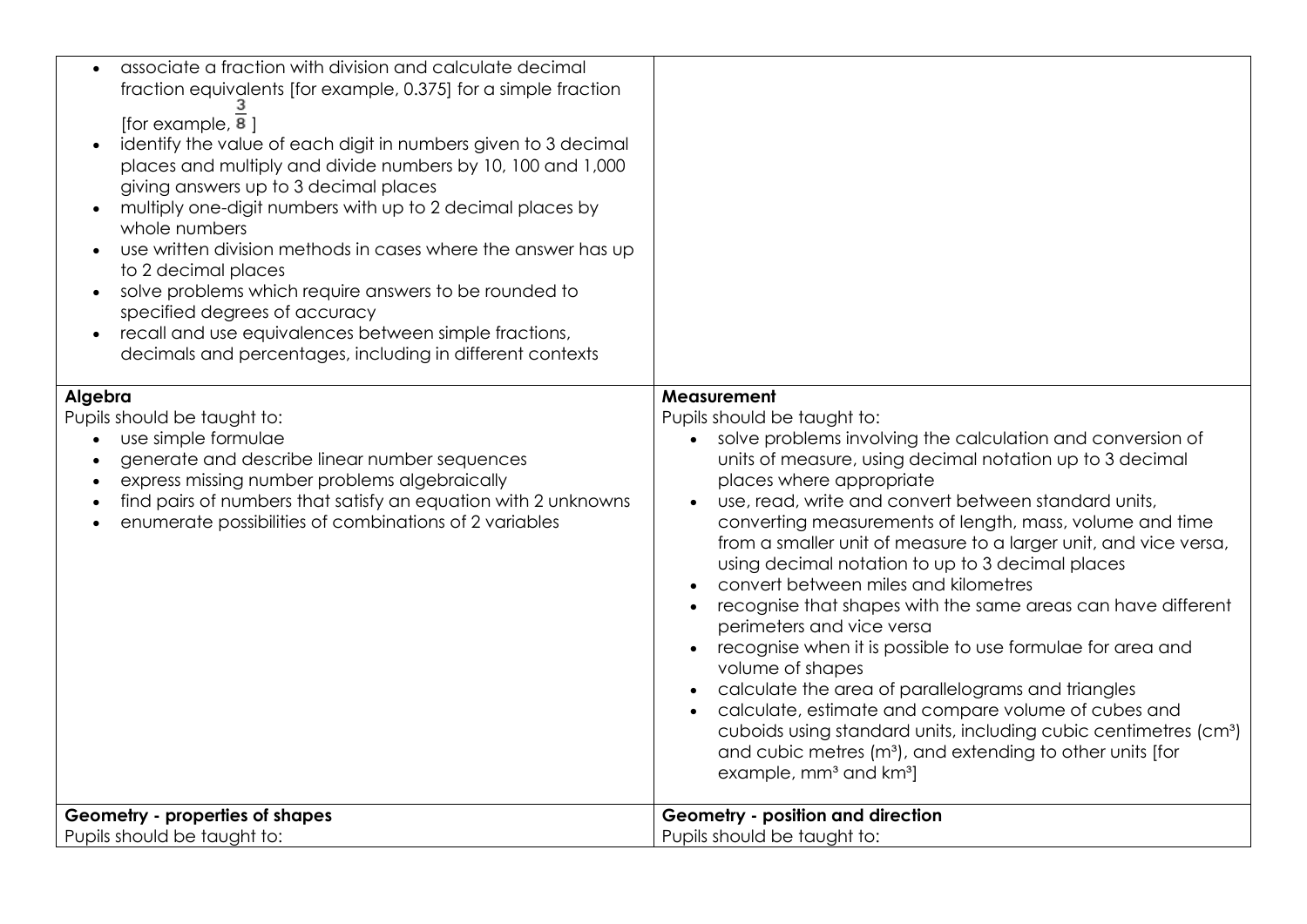| draw 2-D shapes using given dimensions and angles<br>recognise, describe and build simple 3-D shapes, including<br>making nets<br>compare and classify geometric shapes based on their<br>properties and sizes and find unknown angles in any triangles,<br>quadrilaterals, and regular polygons<br>illustrate and name parts of circles, including radius, diameter<br>and circumference and know that the diameter is twice the<br>radius<br>recognise angles where they meet at a point, are on a straight<br>line, or are vertically opposite, and find missing angles | describe positions on the full coordinate grid (all 4 quadrants)<br>$\bullet$<br>draw and translate simple shapes on the coordinate plane,<br>and reflect them in the axes |  |
|----------------------------------------------------------------------------------------------------------------------------------------------------------------------------------------------------------------------------------------------------------------------------------------------------------------------------------------------------------------------------------------------------------------------------------------------------------------------------------------------------------------------------------------------------------------------------|----------------------------------------------------------------------------------------------------------------------------------------------------------------------------|--|
| <b>Statistics</b><br>Pupils should be taught to:<br>interpret and construct pie charts and line graphs and use these to solve problems<br>calculate and interpret the mean as an average                                                                                                                                                                                                                                                                                                                                                                                   |                                                                                                                                                                            |  |